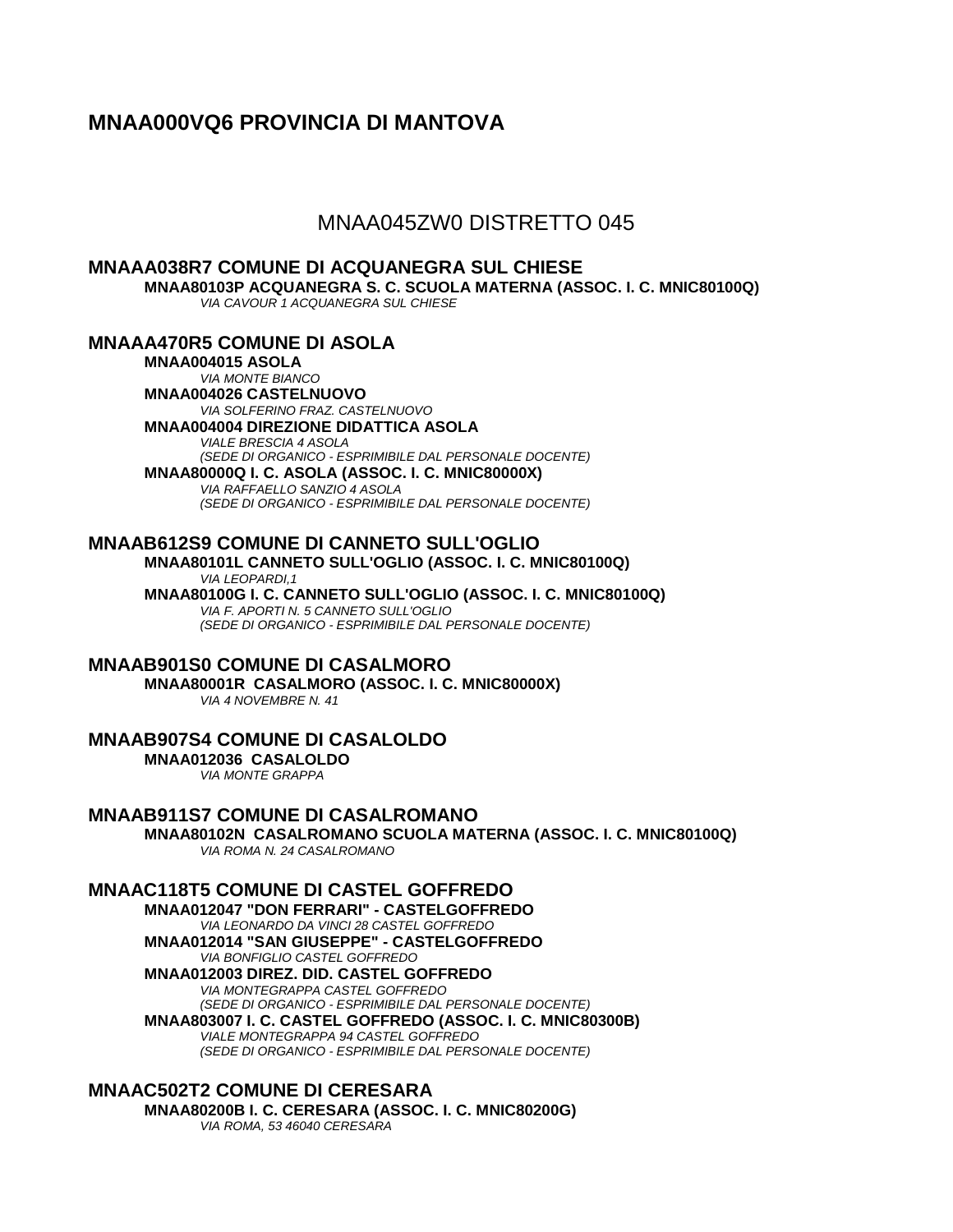*(SEDE DI ORGANICO - ESPRIMIBILE DAL PERSONALE DOCENTE)* **MNAA80203E VIA TEZZE 7 (ASSOC. I. C. MNIC80200G)** *CERESARA*

**MNAAD949V7 COMUNE DI GAZOLDO DEGLI IPPOLITI MNAA826033 INFANZIA " LA COCCINELLA" (ASSOC. I. C. MNIC826004)** *VIA GEROLA, 2 GAZOLDO DEGLI IPPOLITI*

### **MNAAG717Y7 COMUNE DI PIUBEGA**

**MNAA803018 PIUBEGA (ASSOC. I. C. MNIC80300B)** *VIA ROMA 38*

**MNAAH218Z8 COMUNE DI REDONDESCO**

**MNAA80002T REDONDESCO (ASSOC. I. C. MNIC80000X)** *PIAZZA 4 NOVEMBRE*

MNAA046ZX7 DISTRETTO 046

### **MNAAC312T6 COMUNE DI CASTIGLIONE DELLE STIVIERE**

**MNAA80702L ' LOCALITA' SAN PIETRO ' (ASSOC. I. C. MNIC80700P)** *VIA SAN PIETRO*

**MNAA80801B BERSAGLIO (ASSOC. I. C. MNIC80800E)** *CASTIGLIONE DELLE STIVIERE VIA EUROPA,6* **MNAA80701G GOZZOLINA (ASSOC. I. C. MNIC80700P)**

*FRAZ. GOZZOLINA*

**MNAA80802C GROLE (ASSOC. I. C. MNIC80800E)** *CASTIGLIONE DELLE STIVIERE FRAZ. GROLE*

**MNAA80700E I. C. CASTIGLIONE STIVIERE II (ASSOC. I. C. MNIC80700P)** *LOCALITA' SAN PIETRO CASTIGLIONE DELLE STIVIERE (SEDE DI ORGANICO - ESPRIMIBILE DAL PERSONALE DOCENTE)*

**MNAA80800A I. C. CASTIGLIONE STIVIERE 1 (ASSOC. I. C. MNIC80800E)** *VIA GRIDONIA GONZAGA, 8 CASTIGLIONE DELLE STIVIERE (SEDE DI ORGANICO - ESPRIMIBILE DAL PERSONALE DOCENTE)*

## **MNAAC406T7 COMUNE DI CAVRIANA**

**MNAA80603T INFANZIA CAVRIANA (ASSOC. I. C. MNIC80600V)** *PIAZZA GENERAL MATTIOLI, 2 CAVRIANA*

## **MNAAE078W9 COMUNE DI GOITO**

**MNAA805021 CERLONGO (ASSOC. I. C. MNIC805003)** *PIAZZA SAN PIO X 4 FRAZ. CERLONGO* **MNAA80501X GOITO (ASSOC. I. C. MNIC805003)** *PIAZZA G. MATTEOTTI 22* **MNAA80500V ISTITUTO COMPRENSIVO GOITO (ASSOC. I. C. MNIC805003)** *VIA D. ALIGHIERI 49 GOITO (SEDE DI ORGANICO - ESPRIMIBILE DAL PERSONALE DOCENTE)* **MNAA805032 MAIOLI (ASSOC. I. C. MNIC805003)** *VIA STATALE GOITESE FRAZ. MAIOLI*

**MNAA805043 SOLAROLO (ASSOC. I. C. MNIC805003)** *VIA SOLAROLO FRAZ. SOLAROLO*

**MNAAE261W2 COMUNE DI GUIDIZZOLO MNAA80602R INFANZIA BIRBESI (ASSOC. I. C. MNIC80600V)** *VIA MONUMENTO,2 FRAZ. BIRBESI* **MNAA80601Q INFANZIA GUIDIZZOLO (ASSOC. I. C. MNIC80600V)** *VIA DONATORI DI SANGUE, 12 GUIDIZZOLO* **MNAA80600P ISTITUTO COMPR. GUIDIZZOLO (ASSOC. I. C. MNIC80600V)** *VIALE MARTIRI DELLA LIBERTA',8 GUIDIZZOLO*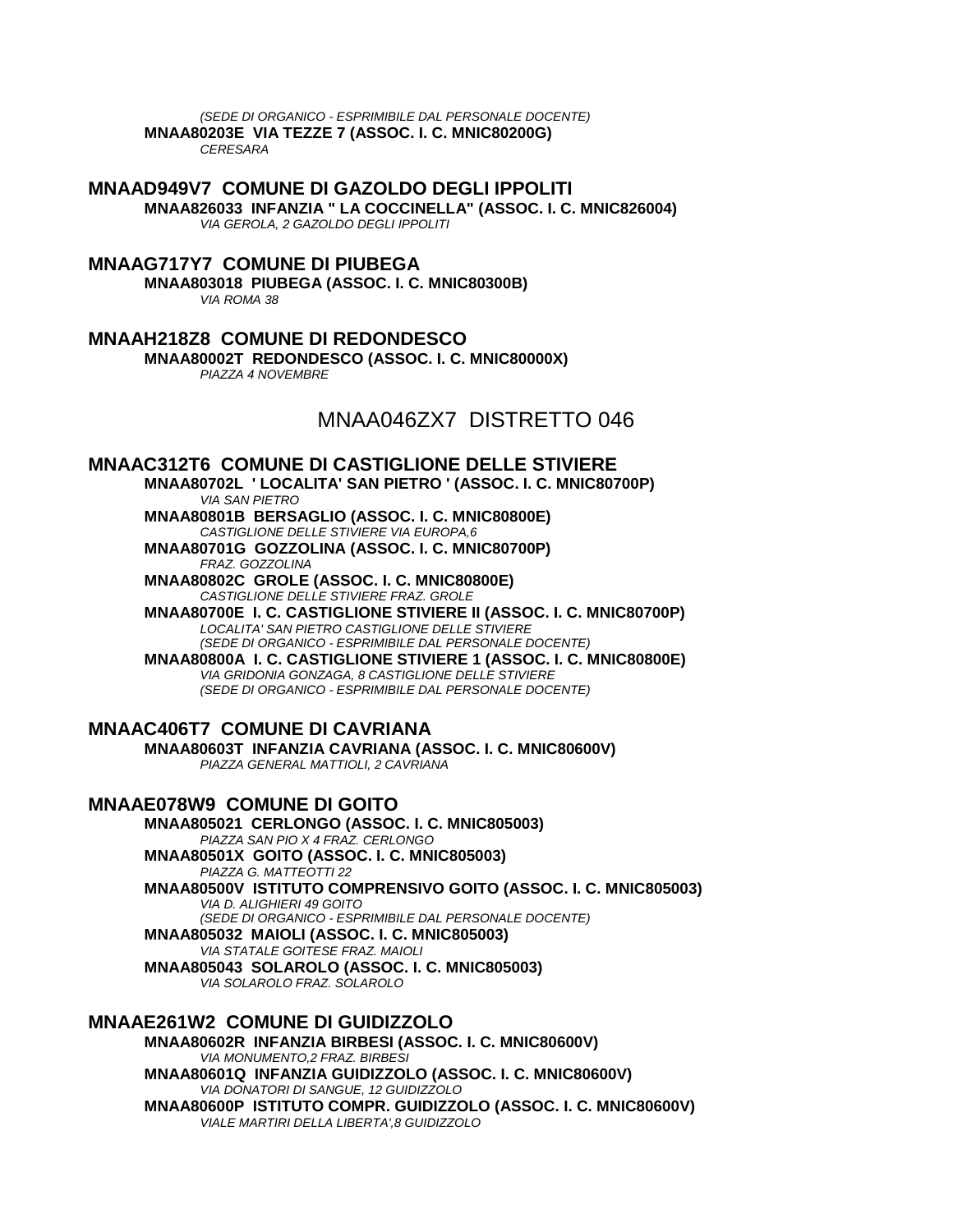*(SEDE DI ORGANICO - ESPRIMIBILE DAL PERSONALE DOCENTE)*

#### **MNAAF086X9 COMUNE DI MEDOLE**

**MNAA80202D VIA MAZZINI 47 (ASSOC. I. C. MNIC80200G)** *MEDOLE*

### **MNAAF705X1 COMUNE DI MONZAMBANO**

**MNAA83700A I. C- MONZAMBANO E PONTI SUL MI (ASSOC. I. C. MNIC83700E)** *VIA GENERALE DARRA, 100 MONZAMBANO (SEDE DI ORGANICO - ESPRIMIBILE DAL PERSONALE DOCENTE)* **MNAA83701B SC. INFANZIA CASTELLARO LAGUSE (ASSOC. I. C. MNIC83700E)** *VIA MAZZOLARI 6 CASTELLARO LAGUSELLO*

### **MNAAG862Y7 COMUNE DI PONTI SUL MINCIO**

**MNAA83702C SC. INFANZIA PONTI S/M "GREEN" (ASSOC. I. C. MNIC83700E)** *VIA S. MARTINO E SOLFERINO 30/C PONTI SUL MINCIO*

## **MNAAI801A0 COMUNE DI SOLFERINO**

**MNAA80201C VIA CAVRIANA 9 (ASSOC. I. C. MNIC80200G)** *SOLFERINO*

### **MNAAM125D9 COMUNE DI VOLTA MANTOVANA**

**MNAA804003 I. C. VOLTA MANT. NA (ASSOC. I. C. MNIC804007)** *VIA VITTORINO DA FELTRE 2 VOLTA MANTOVANA (SEDE DI ORGANICO - ESPRIMIBILE DAL PERSONALE DOCENTE)*

**MNAA804025 SC. INFANZIA CERETA (ASSOC. I. C. MNIC804007)** *VIA AVIS 68 -FR. CERETA VOLTA MANTOVANA*

**MNAA804014 SC. INFANZIA VOLTA MANTOVANA (ASSOC. I. C. MNIC804007)** *VIA BONOMI, 41 VOLTA MANTOVANA*

# MNAA047ZY1 DISTRETTO 047

### **MNAAA575R9 COMUNE DI BAGNOLO SAN VITO**

**MNAA811028 BAGNOLO SAN VITO - CAPOLUOGO (ASSOC. I. C. MNIC81100A)** *VIA ROMA 14 BAGNOLO SAN VITO*

**MNAA811006 I. C. BAGNOLO SAN VITO (ASSOC. I. C. MNIC81100A)** *VIA MATTEOTTI 23 (SEDE DI ORGANICO - ESPRIMIBILE DAL PERSONALE DOCENTE)* **MNAA811017 SAN BIAGIO (ASSOC. I. C. MNIC81100A)**

*VIA ALLENDE*

**MNAAA866R8 COMUNE DI BIGARELLO MNAA817016 STRADELLA (ASSOC. I. C. MNIC817009)** *VIA STRADELLA 10 FRAZ STRADELLA*

## **MNAAC059T2 COMUNE DI CASTELBELFORTE**

**MNAA817038 'CASTELBELFORTE' (ASSOC. I. C. MNIC817009)** *VIA MANZONI CASTELBELFORTE*

#### **MNAAC076T6 COMUNE DI CASTEL D'ARIO MNAA817027 CASTEL D'ARIO - CAPOLUOGO (ASSOC. I. C. MNIC817009)** *VIA MARCONI, 52/A CASTEL D'ARIO* **MNAA817005 I. C. CASTELDARIO (ASSOC. I. C. MNIC817009)** *VIALE RIMEMBRANZE 1 CASTELDARIO*

*(SEDE DI ORGANICO - ESPRIMIBILE DAL PERSONALE DOCENTE)*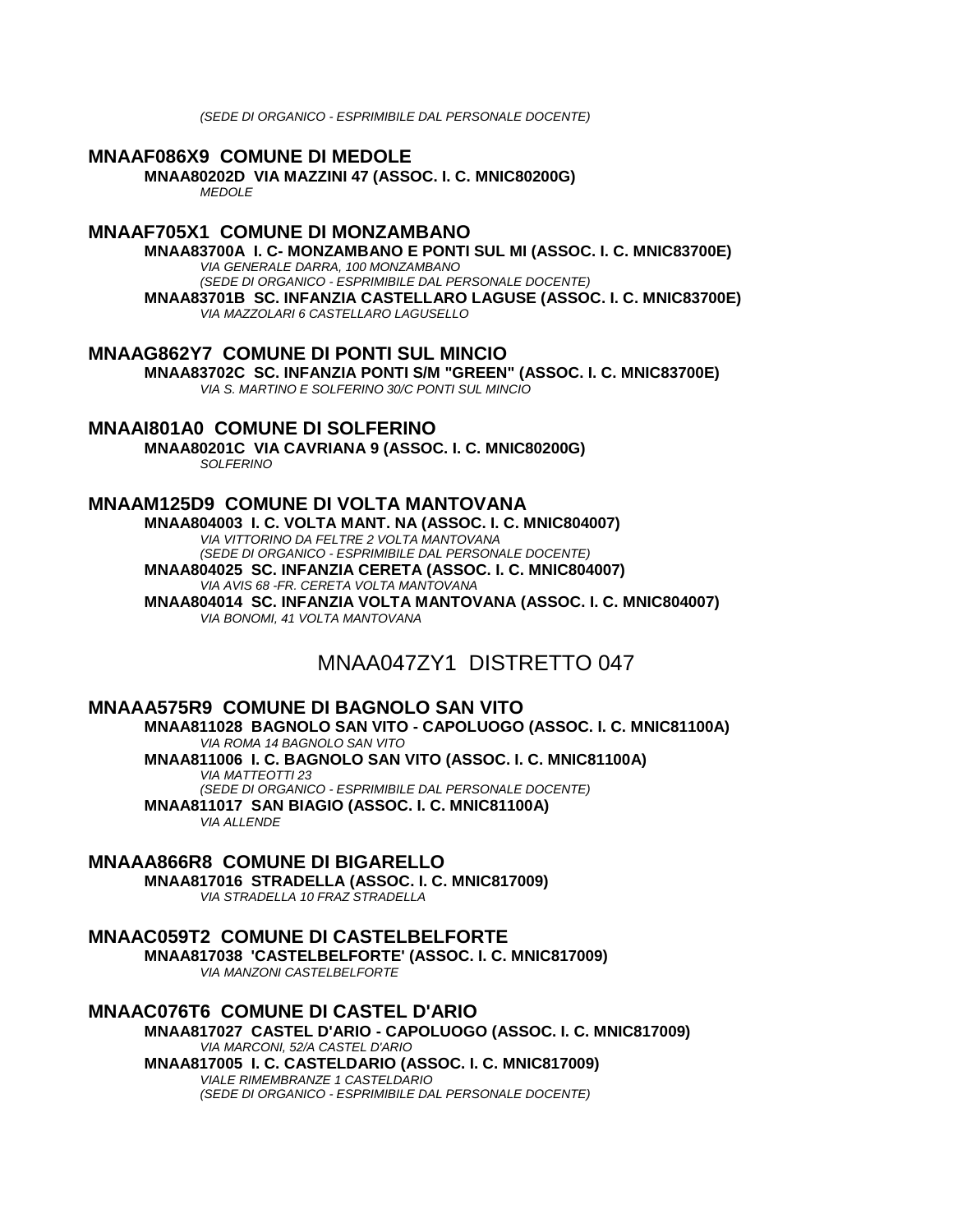### **MNAAC195T7 COMUNE DI CASTELLUCCHIO**

**MNAA82701R CASTELLUCCHIO (ASSOC. I. C. MNIC82700X)** *PIAZZA GARDINI N. 6* **MNAA82700Q I. C. CASTELLUCCHIO (ASSOC. I. C. MNIC82700X)** *VIA ROMA 3/A CASTELLUCCHIO (SEDE DI ORGANICO - ESPRIMIBILE DAL PERSONALE DOCENTE)* **MNAA82702T SARGINESCO (ASSOC. I. C. MNIC82700X)** *VIA MAINOLDA N. 10/A* **MNAAD227V8 COMUNE DI CURTATONE MNAA812046 BUSCOLDO (ASSOC. I. C. MNIC812006)** *VIA MAGGIOLINI, 10 FRAZ. BUSCOLDO* **MNAA812013 EREMO (ASSOC. I. C. MNIC812006)** *VIA SILVIO PELLICO,18 FRAZ. EREMO* **MNAA812002 I. C. CURTATONE (ASSOC. I. C. MNIC812006)** *VIA MAGGIOLINI 6 BUSCOLDO (SEDE DI ORGANICO - ESPRIMIBILE DAL PERSONALE DOCENTE)* **MNAA812035 LEVATA (ASSOC. I. C. MNIC812006)** *VIA MONTESSORI, 2 FRAZ. LEVATA* **MNAA812024 SAN SILVESTRO (ASSOC. I. C. MNIC812006)** *VIA NERUDA, 1 FRAZ. SAN SILVESTRO* **MNAAE897W5 COMUNE DI MANTOVA MNAA83604P ' FRANCESCO CAMPOGALLIANI ' (ASSOC. I. C. MNIC83600P)** *VIA PARILLA* **MNAA83602L 'COLLODI ' (ASSOC. I. C. MNIC83600P)** *VIA INDIPENDENZA 22/A* **MNAA82901C 'GIANNI RODARI' (ASSOC. I. C. MNIC82900G)** *VIA PLATINA 1 MANTOVA* **MNAA83603N ANGELI - 'RICORDO AI CADUTI' (ASSOC. I. C. MNIC83600P)** *VIA CREMONA 56 BORGO ANGELI* **MNAA82902D ANNA FRANK (ASSOC. I. C. MNIC82900G)** *VIA VOLTA 10/A MANTOVA* **MNAA83601G CHIESANUOVA (ASSOC. I. C. MNIC83600P)** *VIA P. MIGLIORETTI BORGO CHIESANUOVA* **MNAA82800G I. C. MANTOVA 1 (ASSOC. I. C. MNIC82800Q)** *PIAZZA SEMINARIO, 4 MANTOVA (SEDE DI ORGANICO - ESPRIMIBILE DAL PERSONALE DOCENTE)* **MNAA82900B I. C. MANTOVA 2 (ASSOC. I. C. MNIC82900G)** *VIA GROSSI 5 MANTOVA (SEDE DI ORGANICO - ESPRIMIBILE DAL PERSONALE DOCENTE)* **MNAA83600E I. C. MANTOVA 3 (ASSOC. I. C. MNIC83600P)** *VIA CONCILIAZIONE 75 MANTOVA (SEDE DI ORGANICO - ESPRIMIBILE DAL PERSONALE DOCENTE)* **MNAA82801L LUNETTA - 'BERNI' (ASSOC. I. C. MNIC82800Q)** *VIA SARAJEVO 4 - QUARTIERE LUNETTA MANTOVA* **MNAA82802N SCUOLA DELL'INFANZIA"PACCHIONI" (ASSOC. I. C. MNIC82800Q)** *PIAZZA TOLAZZI 1* **MNAAE962W6 COMUNE DI MARMIROLO MNAA81402Q 'MARMIROLO ' (ASSOC. I. C. MNIC81400T)** *VIA CELSINO 11 MARMIROLO*

**MNAA81401P 'POZZOLO' (ASSOC. I. C. MNIC81400T)** *PIAZZA MARTINELLI 2 FRAZ. POZZOLO* **MNAA81400N IST. COMPR. MARMIROLO (ASSOC. I. C. MNIC81400T)** *VIA PARINI, 1 MARMIROLO (SEDE DI ORGANICO - ESPRIMIBILE DAL PERSONALE DOCENTE)*

### **MNAAG917Y5 COMUNE DI PORTO MANTOVANO MNAA81301V BANCOLE (ASSOC. I. C. MNIC813002)** *VIA MARTIRI LIBERTA' FRAZ. BANCOLE*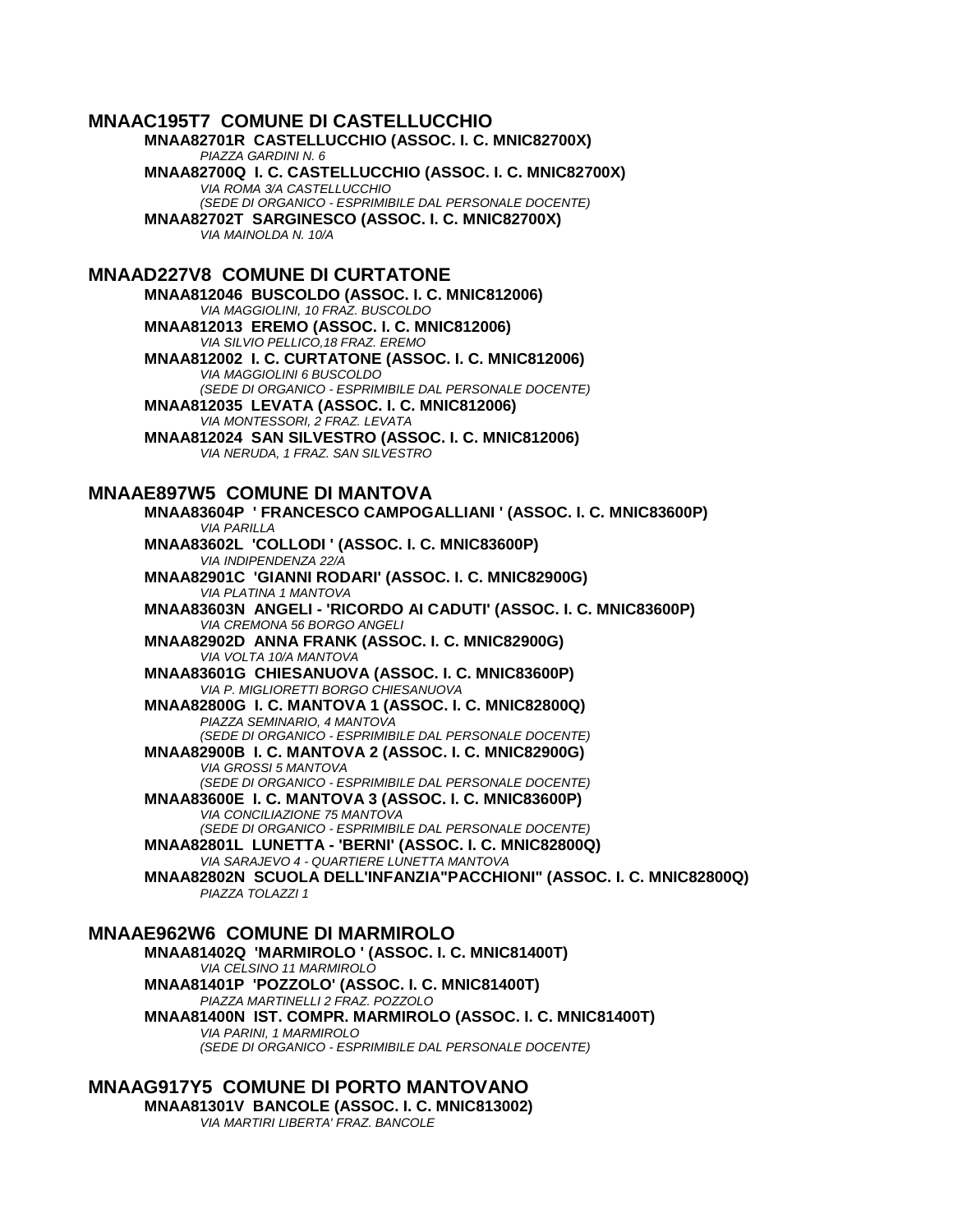#### **MNAA04900N DD PORTO MANTOVANO**

*VIA KENNEDY,3 PORTO MANTOVANO (SEDE DI ORGANICO - ESPRIMIBILE DAL PERSONALE DOCENTE)*

**MNAA81302X DRASSO (ASSOC. I. C. MNIC813002)** *VIA PAPA GIOVANNI XXIII? PORTO MANTOVANO*

**MNAA81300T I. C. PORTO MANT. NO (ASSOC. I. C. MNIC813002)** *VIA CLAUDIO MONTEVERDI PORTO MANTOVANO (SEDE DI ORGANICO - ESPRIMIBILE DAL PERSONALE DOCENTE)*

**MNAA04901P S.ANTONIO - SCUOLA INFANZIA** *VIA EINAUDI, 6 FRAZ. S. ANTONIO*

**MNAA04903R SOAVE - SCUOLA INFANZIA** *PIAZZA SALVADOR ALLENDE 23 FRAZ. SOAVE*

### **MNAAH123Z8 COMUNE DI VIRGILIO**

**MNAA81001B CAPPELLETTA (ASSOC. I. C. MNIC81000E)** *VIA COSTA 2 FRAZ CAPPELLETTA* **MNAA81003D CERESE (ASSOC. I. C. MNIC81000E)** *VIA F. LLI CERVI 26 FRAZ. CERESE*

**MNAA81000A I. C. VIRGILIO (ASSOC. I. C. MNIC81000E)** *VIA AMENDOLA N. 1 CERESE DI VIRGILIO (SEDE DI ORGANICO - ESPRIMIBILE DAL PERSONALE DOCENTE)* **MNAA81002C PIETOLE (ASSOC. I. C. MNIC81000E)** *VIA GEORGICHE 16 FRAZ PIETOLE*

### **MNAAH481Z2 COMUNE DI RODIGO**

**MNAA826011 INFANZIA " BELLOCCHIO" (ASSOC. I. C. MNIC826004)** *VIA RITA CASTAGNA,2 RODIGO* **MNAA826022 INFANZIA "R. MINELLI" (ASSOC. I. C. MNIC826004)** *VIA TEZZONE, 44 FRAZ RIVALTA* **MNAA82600X ISTITUTO COMPRENSIVO RODIGO (ASSOC. I. C. MNIC826004)** *VIA RITA CASTAGNA, 1 RODIGO (SEDE DI ORGANICO - ESPRIMIBILE DAL PERSONALE DOCENTE)*

### **MNAAH541Z4 COMUNE DI RONCOFERRARO**

**MNAA81500D I. C. RONCOFERRARO (ASSOC. I. C. MNIC81500N)** *VIA PIETRO NENNI 11 RONCOFERRARO (SEDE DI ORGANICO - ESPRIMIBILE DAL PERSONALE DOCENTE)* **MNAA81501E RONCOFERRARO (ASSOC. I. C. MNIC81500N)** *VIA P. NENNI, 13* **MNAA81502G VILLA GARIBALDI (ASSOC. I. C. MNIC81500N)** *VIA C. BATTISTI FRAZ. VILLA GARIBALDI*

### **MNAAH604Z3 COMUNE DI ROVERBELLA**

**MNAA818023 CASTIGLIONE MANTOVANO (ASSOC. I. C. MNIC818005)** *VIA D. ALIGHIERI FRAZ. CASTIGLIONE MANT. NO* **MNAA818001 I. C. ROVERBELLA (ASSOC. I. C. MNIC818005)** *VIA TRENTO E TRIESTE,2 ROVERBELLA (SEDE DI ORGANICO - ESPRIMIBILE DAL PERSONALE DOCENTE)* **MNAA818034 MALAVICINA (ASSOC. I. C. MNIC818005)** *VIA ALDO MORO FRAZ. MALAVICINA*

**MNAA818012 ROVERBELLA (ASSOC. I. C. MNIC818005)** *VIA DON BAZZOTTI*

### **MNAAH883Z6 COMUNE DI SAN GIORGIO DI MANTOVA**

**MNAA816009 I. C. SAN GIORGIO DI MN (ASSOC. I. C. MNIC81600D)** *PIAZZA 8 MARZO FR. CASELLE (SEDE DI ORGANICO - ESPRIMIBILE DAL PERSONALE DOCENTE)* **MNAA81603C MOTTELLA - "COLLODI" (ASSOC. I. C. MNIC81600D)** *VIA SALVO D'ACQUISTO 6/A MOTTELLA* **MNAA81601A MOTTELLA - 'ANDERSEN' (ASSOC. I. C. MNIC81600D)** *PIAZZA REPUBBLICA 14 FRAZ MOTTELLA*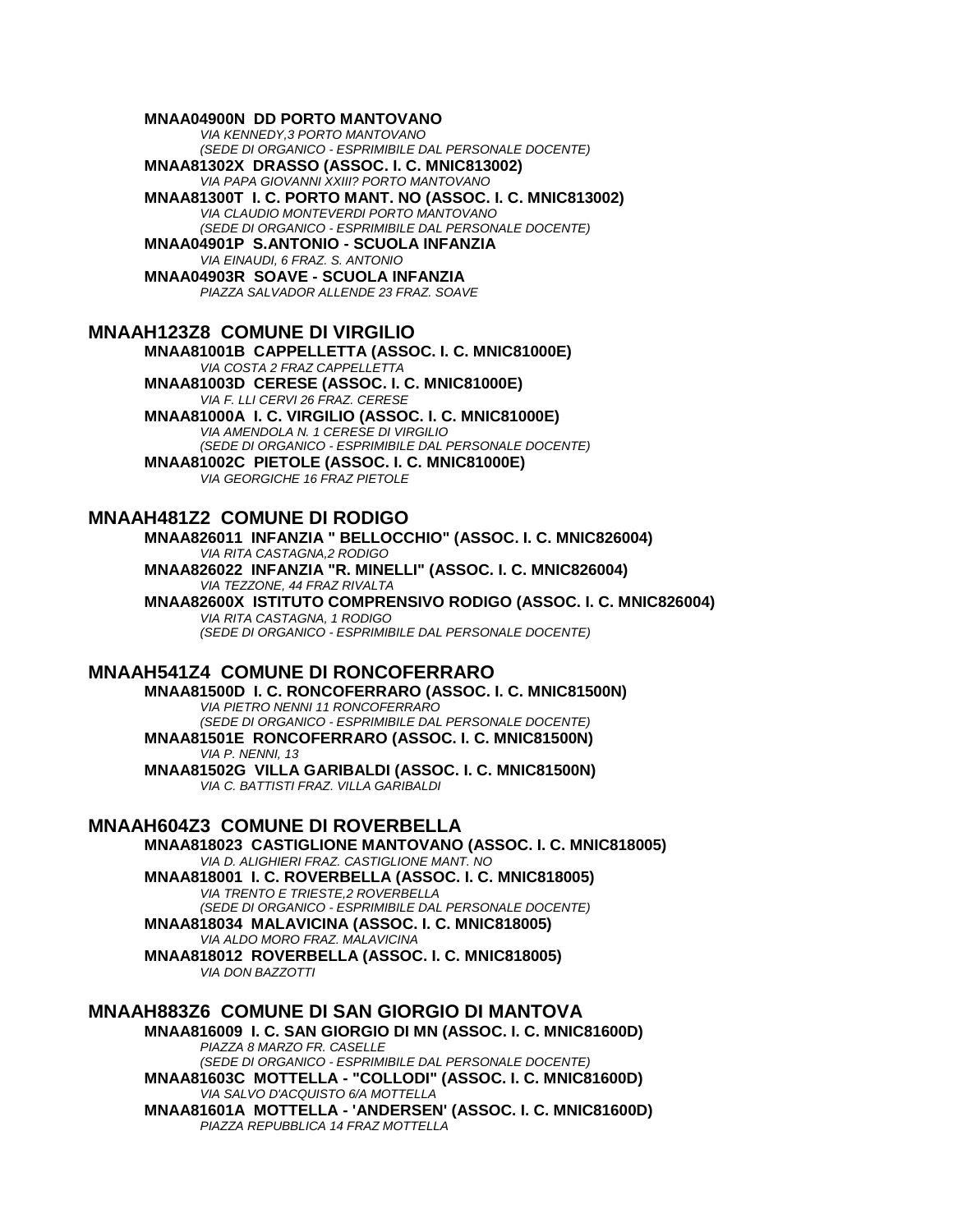**MNAA81602B TRIPOLI - 'GIANNI RODARI' (ASSOC. I. C. MNIC81600D)** *VIA PIAVE 5 FRAZ. TRIPOLI*

# MNAA048ZZ0 DISTRETTO 048

### **MNAAD529V5 COMUNE DI FELONICA**

**MNAA82203Q SCUOLA MATERNA DI FELONICA (ASSOC. I. C. MNIC82200R)** *VIA GARIBALDI,83 FELONICA*

### **MNAAE818W5 COMUNE DI MAGNACAVALLO**

**MNAA81902V MAGNACAVALLO - ROSA AGAZZI (ASSOC. I. C. MNIC819001)** *VIA FRATELLI FERRARI, 24 MAGNACAVALLO*

**MNAAF804X6 COMUNE DI VILLA POMA**

**MNAA819041 VILLA POMA (ASSOC. I. C. MNIC819001)** *VIA MARCONI, 3*

### **MNAAG186Y7 COMUNE DI OSTIGLIA**

**MNAA820034 "ADELMA CANOSSA BOZZINI DRAGHI" (ASSOC. I. C. MNIC820005)** *VIA BONAZZI 20 OSTIGLIA* **MNAA820001 I. C. OSTIGLIA (ASSOC. I. C. MNIC820005)** *VIA BONAZZI 9 OSTIGLIA*

*(SEDE DI ORGANICO - ESPRIMIBILE DAL PERSONALE DOCENTE)*

### **MNAAG633Y8 COMUNE DI PIEVE DI CORIANO**

**MNAA820056 PIEVE CORIANO"M. T. CALCUTTA" (ASSOC. I. C. MNIC820005)** *PIAZZA A. GRAMSCI,29/B PIEVE DI CORIANO*

### **MNAAG753Y3 COMUNE DI POGGIO RUSCO**

**MNAA81900R I. C. POGGIO RUSCO (ASSOC. I. C. MNIC819001)** *VIA MARTIRI DELLA LIBERTA', 43 POGGIO RUSCO (SEDE DI ORGANICO - ESPRIMIBILE DAL PERSONALE DOCENTE)* **MNAA81901T POGGIO RUSCO (ASSOC. I. C. MNIC819001)** *VIA G. MATTEOTTI, 1*

**MNAAH129Z2 COMUNE DI QUINGENTOLE MNAA82102V QUINGENTOLE (ASSOC. I. C. MNIC821001)** *PIAZZA ITALIA N. 25*

## **MNAAH143Z9 COMUNE DI QUISTELLO**

**MNAA82100R I. C. QUISTELLO (ASSOC. I. C. MNIC821001)** *VIA SALVADOR ALLENDE N. 7 QUISTELLO (SEDE DI ORGANICO - ESPRIMIBILE DAL PERSONALE DOCENTE)* **MNAA82101T QUISTELLO (ASSOC. I. C. MNIC821001)** *VIA OBERDAN 40*

### **MNAAH248Z8 COMUNE DI REVERE**

**MNAA820012 REVERE "DON ZENO SALTINI" (ASSOC. I. C. MNIC820005)** *VIA IPPOLITO NIEVO 4 REVERE*

**MNAAH870Z7 COMUNE DI SAN GIACOMO DELLE SEGNATE MNAA82103X SAN GIACOMO DELLE SEGNATE (ASSOC. I. C. MNIC821001)** *VIA FERRARI 35*

### **MNAAH912Z6 COMUNE DI SAN GIOVANNI DEL DOSSO**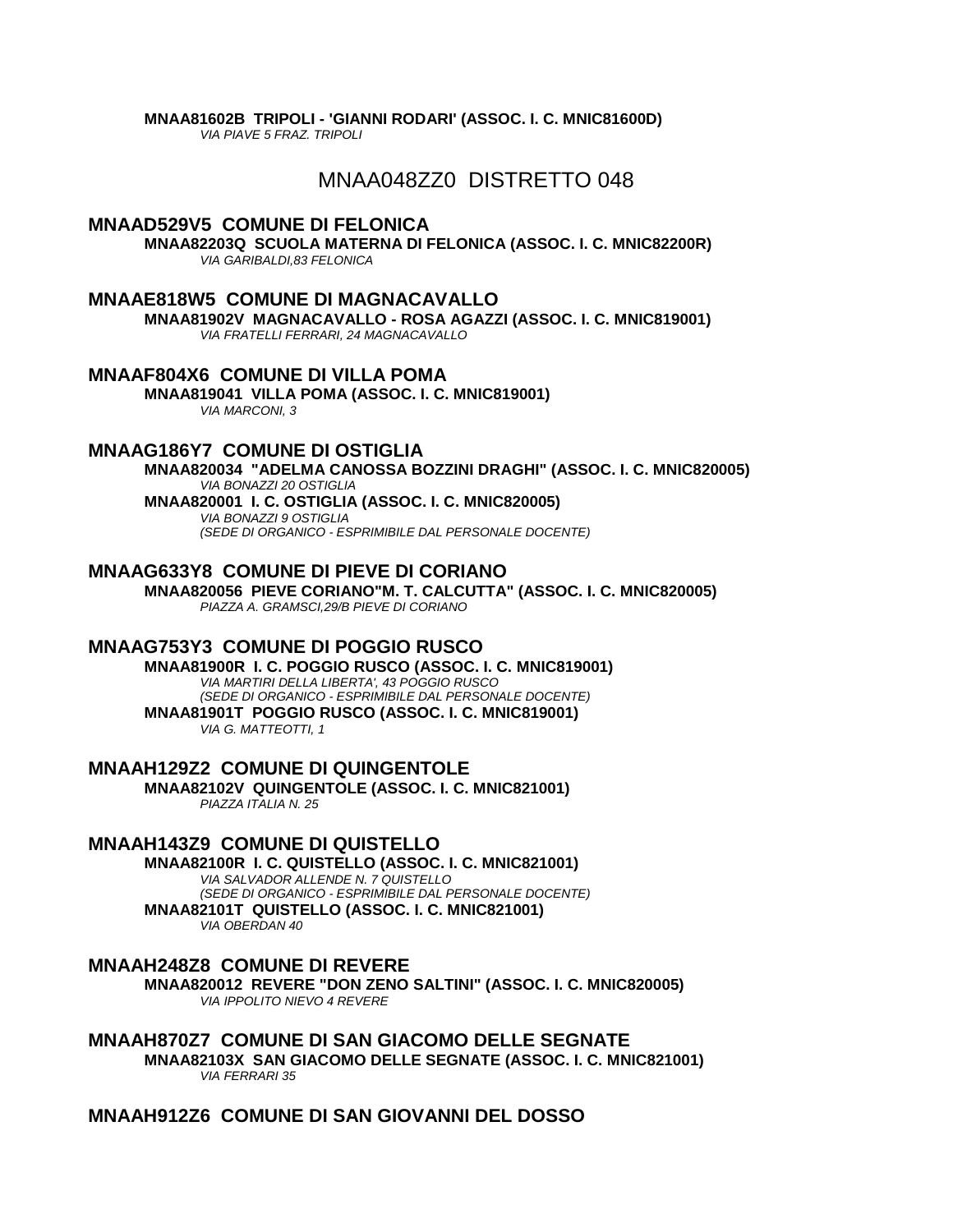MNAA81903X SAN GIOVANNI DEL DOSSO (ASSOC. I. C. MNIC819001) VIA VIRGILIO, 12

**MNAAI532A0 COMUNE DI SCHIVENOGLIA** MNAA821041 SCHIVENOGLIA (ASSOC. I. C. MNIC821001) **VIA DONATORI SANGUE 3** 

## **MNAAI632A4 COMUNE DI SERMIDE**

MNAA82200L I. C. SERMIDE (ASSOC. I. C. MNIC82200R) **VIA ZAMBELLI 2 SERMIDE** (SEDE DI ORGANICO - ESPRIMIBILE DAL PERSONALE DOCENTE) MNAA82202P SCUOLA INFANZIA MOGLIA (ASSOC. I. C. MNIC82200R) VIA A. VOLTA, 73 SERMIDE FRAZ. MOGLIA MNAA82201N SCUOLA INFANZIA SERMIDE (ASSOC. I. C. MNIC82200R) **VIALE RINASCITA.18 SERMIDE** MNAA82204R SCUOLA MATERNA DI SANTA CROCE (ASSOC. I. C. MNIC82200R) VIA MILAZZO.73 SERMIDE FRAZ. NE S. CROCE

## **MNAAI662A7 COMUNE DI SERRAVALLE A PO**

MNAA820045 SERRAVALLE A PO (ASSOC. I. C. MNIC820005) VIA GIOVANNI XXIII N. 2

**MNAAL015C7 COMUNE DI SUSTINENTE** MNAA820023 SUSTINENTE "F. LLI G. GONZAGA " (ASSOC. I. C. MNIC820005) VIA MANZONI 313/B SUSTINENTE

# MNAA049ZA2 DISTRETTO 049

**MNAAB012S8 COMUNE DI MOTTEGGIANA** 

MNAA82402A ' VILLA SAVIOLA ' (ASSOC. I. C. MNIC82400C) VIA OLIVIERI MOTTEGGIANA FR. V. SAVIOLA

**MNAAE089W5 COMUNE DI GONZAGA** 

MNAA83501Q GONZAGA SCUOLA INFANZIA (ASSOC. I. C. MNIC83500V) VIA CANARO GONZAGA MNAA83500P I. C. GONZAGA (ASSOC. I. C. MNIC83500V) VIA L. PEDRONI 7/B GONZAGA (SEDE DI ORGANICO - ESPRIMIBILE DAL PERSONALE DOCENTE) MNAA83502R PALIDANO SCUOLA INFANZIA (ASSOC. I. C. MNIC83500V) VIA CARLO GUERRIERI PALIDANO

## **MNAAF267X5 COMUNE DI MOGLIA**

MNAA833025 BONDANELLO SCUOLA INFANZIA (ASSOC. I. C. MNIC833007) VIA C. BATTISTI FRAZ. BONDANELLO MNAA833003 I. C. MOGLIA (ASSOC. I. C. MNIC833007) VIA LEOPARDI N. 10 MOGLIA (SEDE DI ORGANICO - ESPRIMIBILE DAL PERSONALE DOCENTE) MNAA833014 MOGLIA SCUOLA INFANZIA (ASSOC. I. C. MNIC833007) **VIA CAVOUR MOGLIA** 

#### **MNAAG417Y8 COMUNE DI PEGOGNAGA** MNAA832007 I.C. PEGOGNAGA (ASSOC. I.C. MNIC83200B) VIA ROMA 29 (SEDE DI ORGANICO - ESPRIMIBILE DAL PERSONALE DOCENTE) MNAA832018 PEGOGNAGA INFANZIA MADRE NOEMI (ASSOC. I. C. MNIC83200B) VIA VERDI N. 14 PEGOGNAGA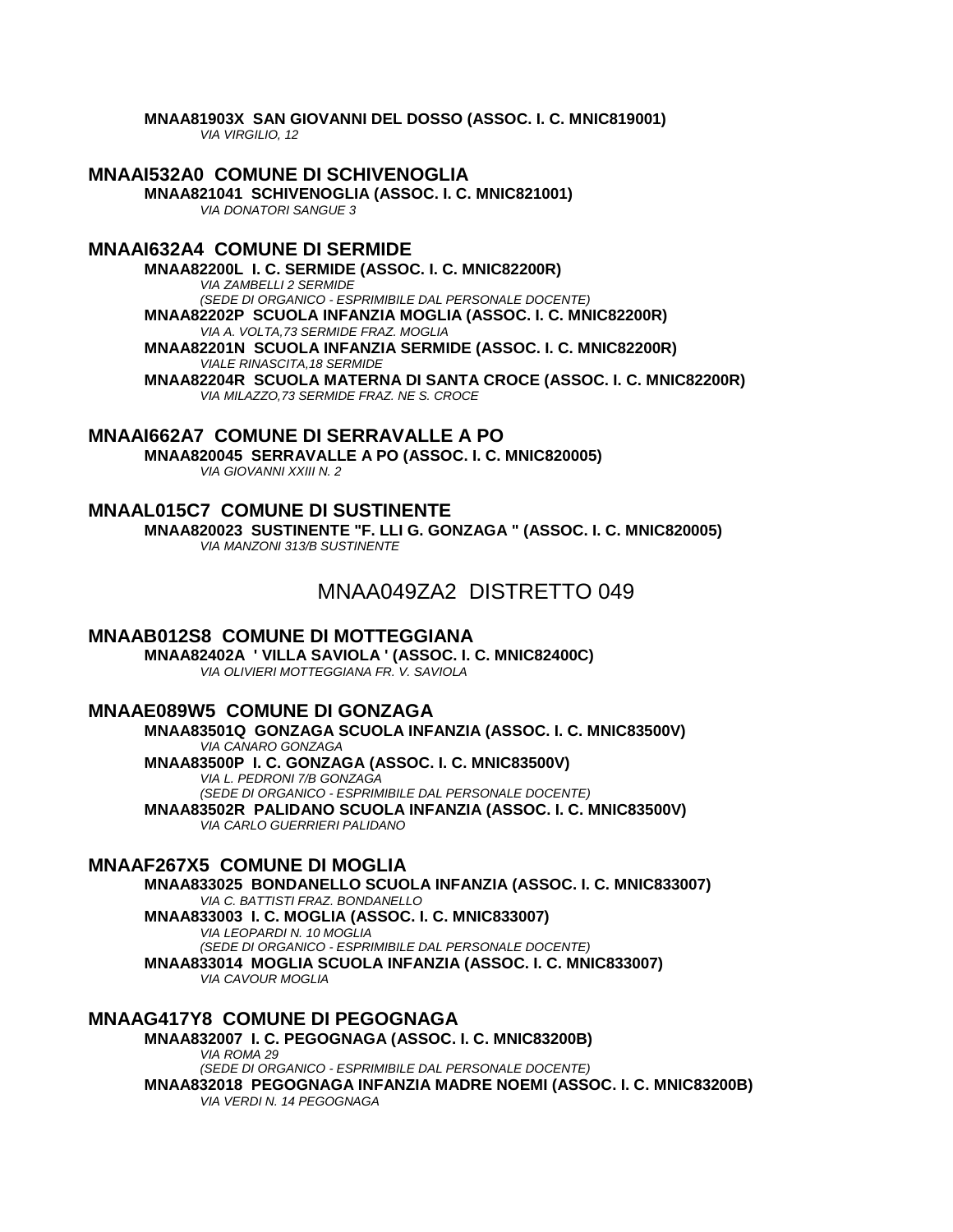## **MNAAH771Z2 COMUNE DI SAN BENEDETTO PO**

**MNAA83400V I. C. SAN BENEDETTO PO (ASSOC. I. C. MNIC834003)** *VIA EUGENIO DUGONI N. 26 SAN BENEDETTO PO (SEDE DI ORGANICO - ESPRIMIBILE DAL PERSONALE DOCENTE)* **MNAA834021 SAN BENEDETTO PO - G. GARIBALDI (ASSOC. I. C. MNIC834003)** *VIA GABRIELE D'ANNUNZIO N. 20 SAN BENEDETTO PO* **MNAA83401X SAN BENEDETTO PO - IL GIROTONDO (ASSOC. I. C. MNIC834003)** *VIA EUGENIO DUGONI N. 28 SAN BENEDETTO PO* **MNAAL020C1 COMUNE DI SUZZARA MNAA824008 I. C. SUZZARA "IL MILIONE" (ASSOC. I. C. MNIC82400C)** *VIA CALEFFI,1/B SUZZARA (SEDE DI ORGANICO - ESPRIMIBILE DAL PERSONALE DOCENTE)* **MNAA825004 I. C. SUZZARA I? (ASSOC. I. C. MNIC825008)** *VIALE S. ZONTA 8 SUZZARA (SEDE DI ORGANICO - ESPRIMIBILE DAL PERSONALE DOCENTE)* **MNAA82405D RONCOBONOLDO (ASSOC. I. C. MNIC82400C)** *VIA IEMMI* **MNAA825015 SCUOLA INFANZIA "A. FRANK" (ASSOC. I. C. MNIC825008)** *VIA P. NERUDA, 9 BRUSATASSO DI SUZZARA* **MNAA825026 SCUOLA INFANZIA "F. APORTI" (ASSOC. I. C. MNIC825008)** *VIA GUIDO 15/A SUZZARA* **MNAA82403B SUZZARA - 'GIANNI RODARI' (ASSOC. I. C. MNIC82400C)** *VIA LAMBRAKIS SUZZARA* **MNAA82404C SUZZARA - 'I GIRASOLI' (ASSOC. I. C. MNIC82400C)** *PIAZZALE DELLA RESISTENZA SUZZARA* **MNAA824019 TABELLANO (ASSOC. I. C. MNIC82400C)** *VIA CARETTA SUZZARA-FR. TABELLANO*

# MNAA050ZQ0 DISTRETTO 050

## **MNAAB110S4 COMUNE DI BOZZOLO**

**MNAA82301D BOZZOLO - VIA APORTI 'GONZAGA' (ASSOC. I. C. MNIC82300L)** *VIA APORTI BOZZOLO* **MNAA82300C I. C. BOZZOLO (ASSOC. I. C. MNIC82300L)** *VIA ARINI 4/6 BOZZOLO (SEDE DI ORGANICO - ESPRIMIBILE DAL PERSONALE DOCENTE)*

**MNAAD351V8 COMUNE DI DOSOLO**

**MNAA83002N DOSOLO (ASSOC. I. C. MNIC83000Q)** *VIA 8 MARZO* **MNAA83003P VILLASTRADA (ASSOC. I. C. MNIC83000Q)**

### **MNAAD959V1 COMUNE DI GAZZUOLO**

**MNAA809039 GAZZUOLO - MATERNA (ASSOC. I. C. MNIC80900A)** *VIA MARCONI 9/B GAZZUOLO*

### **MNAAE922W4 COMUNE DI MARCARIA**

**MNAA82703V CAMPITELLO (ASSOC. I. C. MNIC82700X)** *VIA KENNEDY N. 11 FRAZ. CAMPITELLO* **MNAA82704X CASATICO (ASSOC. I. C. MNIC82700X)** *VIA TARTARO N. 3 FRAZ. CASATICO*

**MNAAG816Y2 COMUNE DI POMPONESCO MNAA83004Q POMPONESCO (ASSOC. I. C. MNIC83000Q)** *VIA ROMA*

**MNAAH342Z8 COMUNE DI RIVAROLO MANTOVANO**